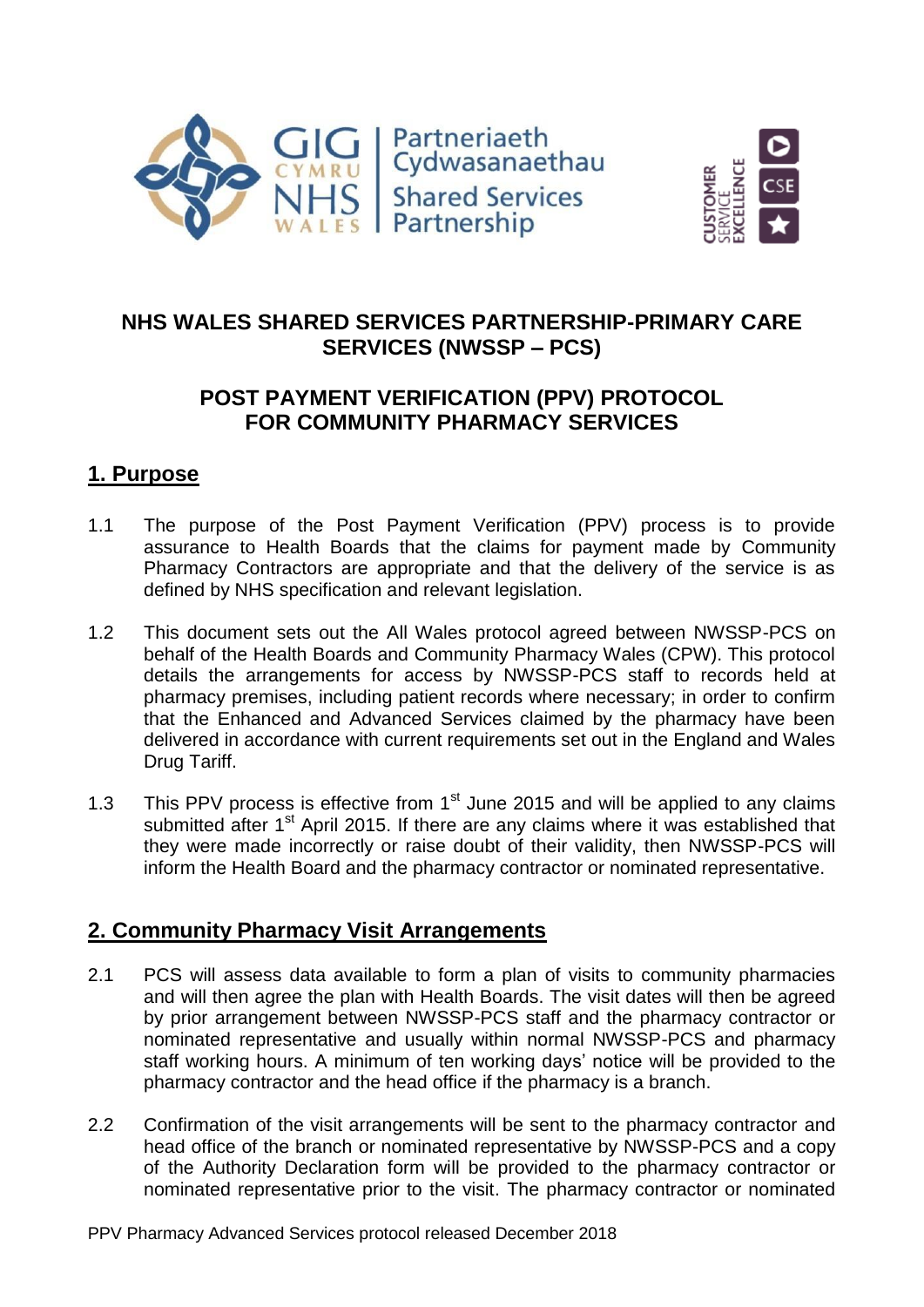representative should print a copy of this and obtain the signatures of NWSSP-PCS staff members on the date of the visit; the pharmacy premises can then keep a record of this authentication for data protection purposes. NWSSP-PCS staff will all carry identification. The pharmacy contractor will not allow access to patient identifiable information if a copy of the Authority Declaration form has not been provided and signed by PCS staff undertaking the visit or identification is not able to be produced. *(Appendix 1 – Authority Declaration form)*

- 2.3 NWSSP-PCS will select a sample of claims for which the pharmacy contractor has received payment and these claims will relate to the provision of Services. There is scope that NWSSP-PCS will look to continue the verification process with other Enhanced and Advanced services. Sample sizes may be influenced by claiming patterns that are identified on the National Electronic Claim and Audit Forms (NECAF) database or CHOOSE pharmacy system. Sample sizes will not normally exceed 25% of each claim service type that are made and a minimum of 20 claims will be verified, in the case that there are less than 20 claims available, the sample will contain all of the claims that have been submitted.
- 2.4 Pharmacy contractors can expect two staff from NWSSP-PCS to visit the premise on the agreed date and these staff members will be respectful of patient confidentiality. The visiting process will comply with the Department of Health guidelines "The Protection and Use of Patient Information", issued on 7th March 1996 (DGM (96) 43). All visiting NWSSP-PCS staff that will be visiting pharmacy premises must carry authorised identification.
- 2.5 The pharmacy contractor or nominated representative does not need to be with NWSSP-PCS staff for the duration of the visit, unless they would specifically want to be, but they should be available to provide any assistance or responses to queries from NWSSP-PCS staff during the visit. The pharmacy contractor or nominated representative is entitled to invite a CPW representative to be present for the visit if they wish to do so.
- 2.6 Routine PPV visits should normally not exceed a two-hour duration however this may be subject to change should there be any difficulties in verifying claims during the visit process. Under normal circumstances, a routine PPV visit would not occur more than once in a year. All PCS staff will have been informed that patient safety and the smooth running of the pharmacy must not be compromised by PPV activity.
- 2.7 If during the routine visit a claim error rate of 10% or more, for the individual service types, has been reached then it will trigger a revisit from NWSSP-PCS staff within 12 months. At this re-visit, the sample will be made up of 25% of the total claims for the service type made over a two/three-year period. This is subject to change at the request of the Health Board who are able to request a further visit under different circumstances than the 10% threshold. The contractor and CPW will both be notified if this is the case.

# **3. PPV Checking Process**

- 3.1 During the visit the PPV Team will examine:
	- records maintained by the pharmacy to validate and evidence the service provided to patients;
	- any other relevant supporting documentation held at the Pharmacy.

PPV Pharmacy Advanced Services protocol released December 2018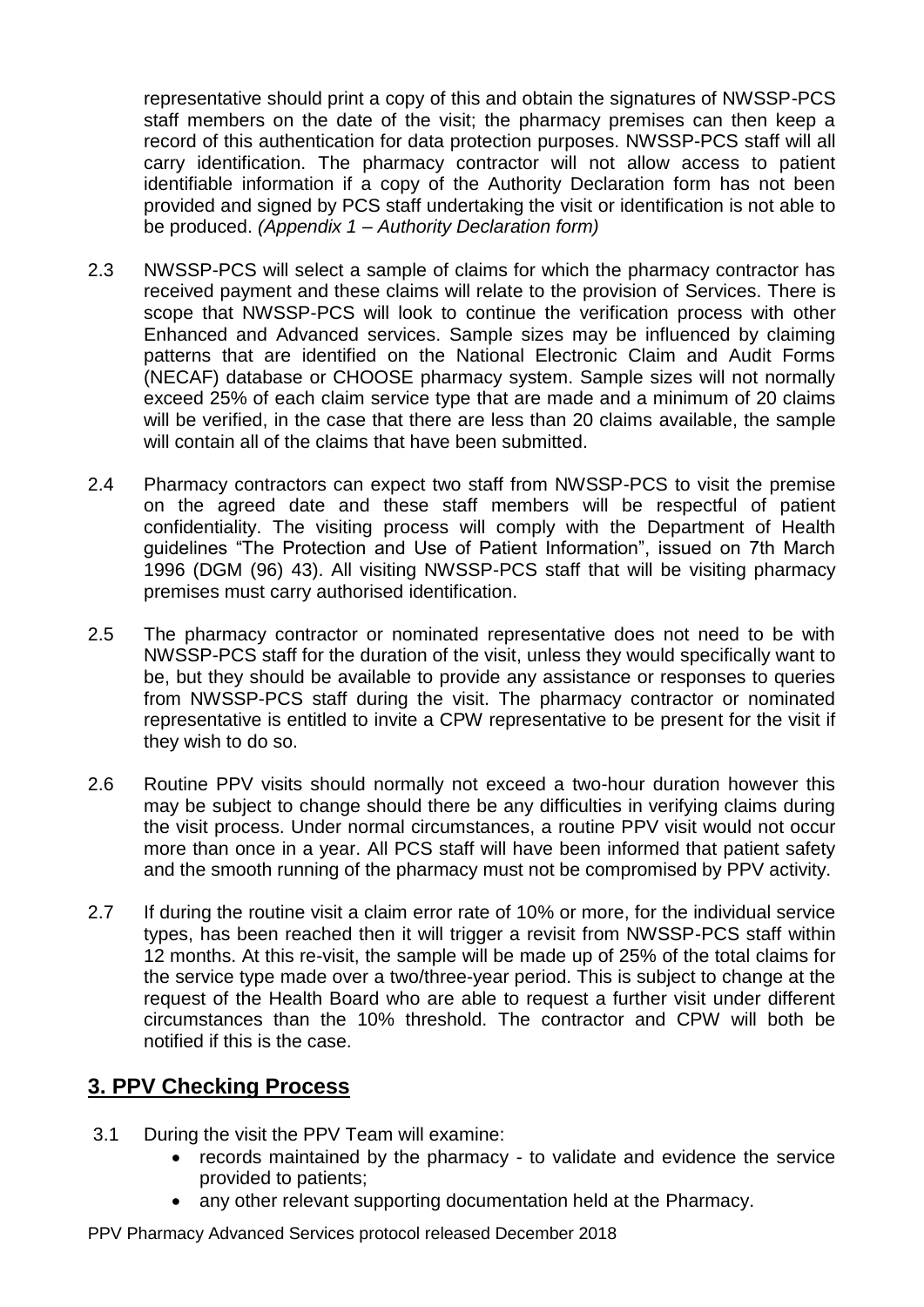- 3.2 The PPV Team will also check that:
	- there is satisfactory understanding and application of the provisions set out in the England and Wales Drug Tariff;
	- there is an adequate internal control system in place to ensure the accuracy of claims.
- 3.3 The PPV Team will strive to:
	- ensure that any queries raised on the day are discussed with the pharmacy contractor or nominated representative where it is practicable to do so.
	- provide advice to pharmacy staff where it is required or asked for during the course of the discussion at the end of the visit.

### **4. Confidentiality and Disclosure of Information**

- 4.1 Any NWSSP-PCS staff that are required to access pharmacy patient records in order to verify claims will request access on the clear understanding that proper confidentiality safeguards are observed and the claim cannot be verified without access to patient details. They will also take account of the Code of Practice on Confidentiality and Disclosure of Information.
- 4.2 NWSSP-PCS staff may have an organisation purchased encrypted scanner, camera or mobile phone with camera capability with them during the visit, which will be encrypted for security purposes. This enables NWSSP-PCS staff to photograph any evidence as deemed necessary by the NWSSP-PCS staff. If the NWSSP-PCS staff have photographed any patient identifiable information, they are bound by patient confidentiality and data protection legislation to ensure the integrity of that patient record detail. This information would be uploaded onto the NWSSP-PCS systems on return to the office and removed from the camera or mobile phone. All photographic evidence will be transferred onto SSP computer systems and removed from the encrypted device following the visit. Once it is no longer required it will also be removed from the SSP systems.
- 4.3 Access to data held by pharmacies will be carried out in accordance with the requirements of the current data protection legislation, related statutory requirements and good practice guidance from National Assembly for Wales. Post Payment Verification falls under current data protection legislation and can undertake the process under these particular points from General Data Protection Regulations;
	- *Article 6 (1) (b) : processing is necessary for the performance of a contract which the data subject is party or in order to take steps at the request of the data subject prior to entering into a contract*
	- *Article 6 (1) (e) : processing is necessary for the performance of a task carried out in the public interest or in the exercise of official authority vested in the controller*
	- *Article 9 (2) (g) : processing is necessary for reasons of substantial public interest, on the basis of union or member state law which shall be proportionate to the aim pursued, respect the essence of the right to data protection and provide for suitable and specific measures to safeguard the fundamental rights and the interests of the data subject*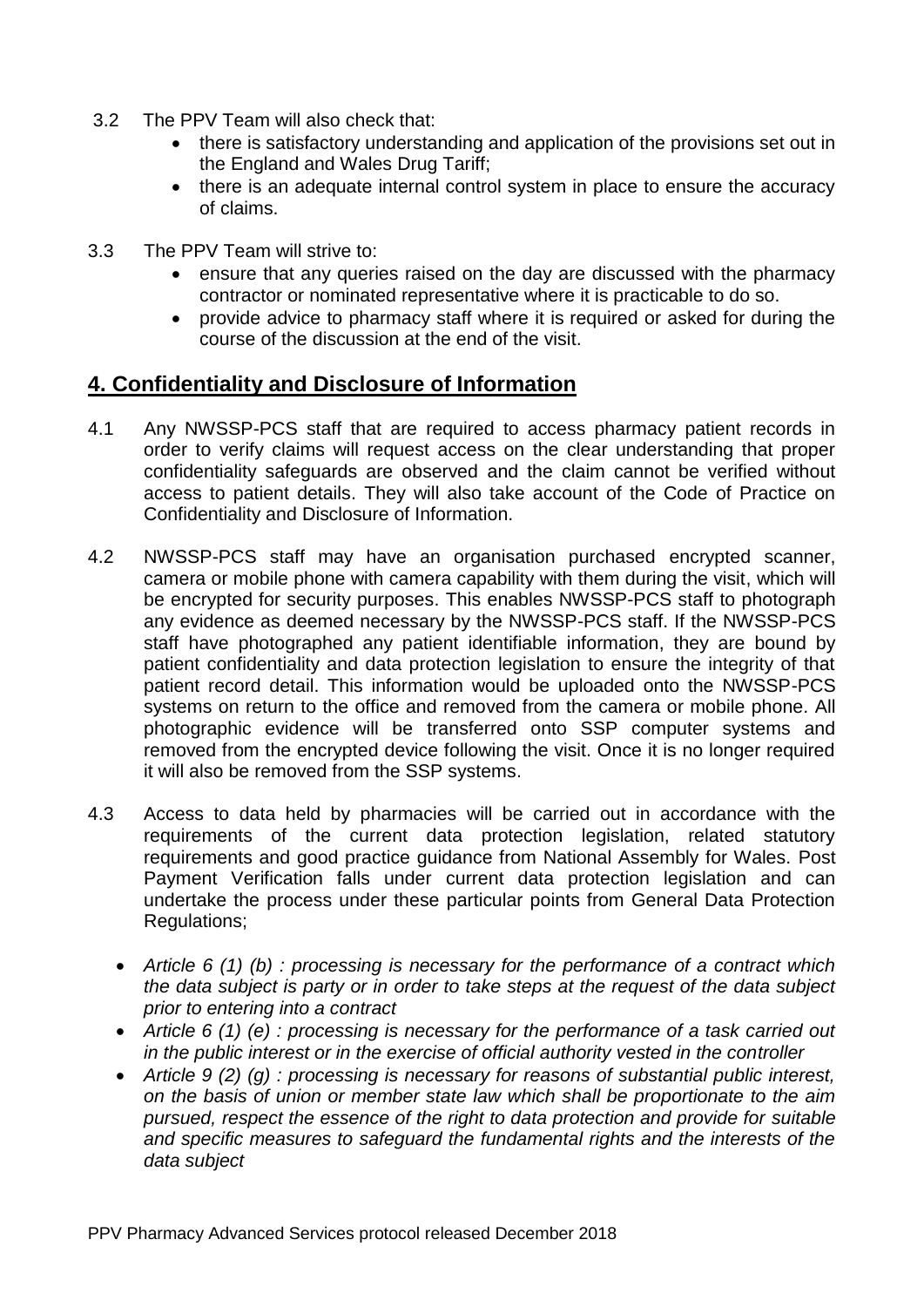# **5. Outcome of the Verification Process**

- 5.1 After the visit process has been completed a confidential written report will be sent within 28 days of the visit to the pharmacy contractor or nominated representative and the branch of the group/company that was visited for an opportunity to comment on the findings and submit any supporting information for queries if required. The pharmacy contractor or nominated representative will have a further 28 days, from the postal date or date that the communication was sent, to return a signed copy of the report and any evidence being submitted to the NWSSP-PCS. Once the 28 days have elapsed, the NWSSP-PCS will forward a final report to the Health Board, even if the pharmacy contractor or nominated representative has failed to respond to the report.
- 5.2 Within the report the NWSSP-PCS staff will identify any administrative errors that were discovered as part of the visit process, however, these types of errors will not be recovered. Administrative errors will be identified to the Health Board as part of the report to ensure that appropriate action is taken to promote best practice and patient safety with accuracy of the patient record.
- 5.3 Where it has been established that claims have been submitted erroneously or there are any doubts of their validity, the NWSSP-PCS PPV Team will inform the Health Board, as they have the final say on all decisions, and the pharmacy contractor or nominated representative and will then recommend one or more of the following actions to the Health Board;

Action 1 – Making a recovery of an identified numerical value and closure of the visit file.

Action 2 – Making a recovery of an identified numerical value and arranging a revisit to the pharmacy premises within the next 12 months to undertake a substantive review of claims (this would be a two/three-year sample period of claims).

- 5.4 Where the NWSSP-PCS staff are dissatisfied with the evidence or explanation for erroneous claims the matter will be referred to the Health Board for appropriate remedial action.
- 5.5 If the NWSSP-PCS PPV Team suspect any claims to be of a fraudulent nature they will contact the Local Counter Fraud Service (LCFS) to determine the most appropriate action. The LCFS team reserve the right to contact all appropriate parties including the Director of Finance to discuss the matter and any further action.

# **6. Co-operation of Practices**

6.1 This protocol is designed to support collaborative working arrangements and build trust between the Health Boards, NWSSP-PCS and community pharmacies and to allow the PPV visits to be informative and constructive for all parties involved.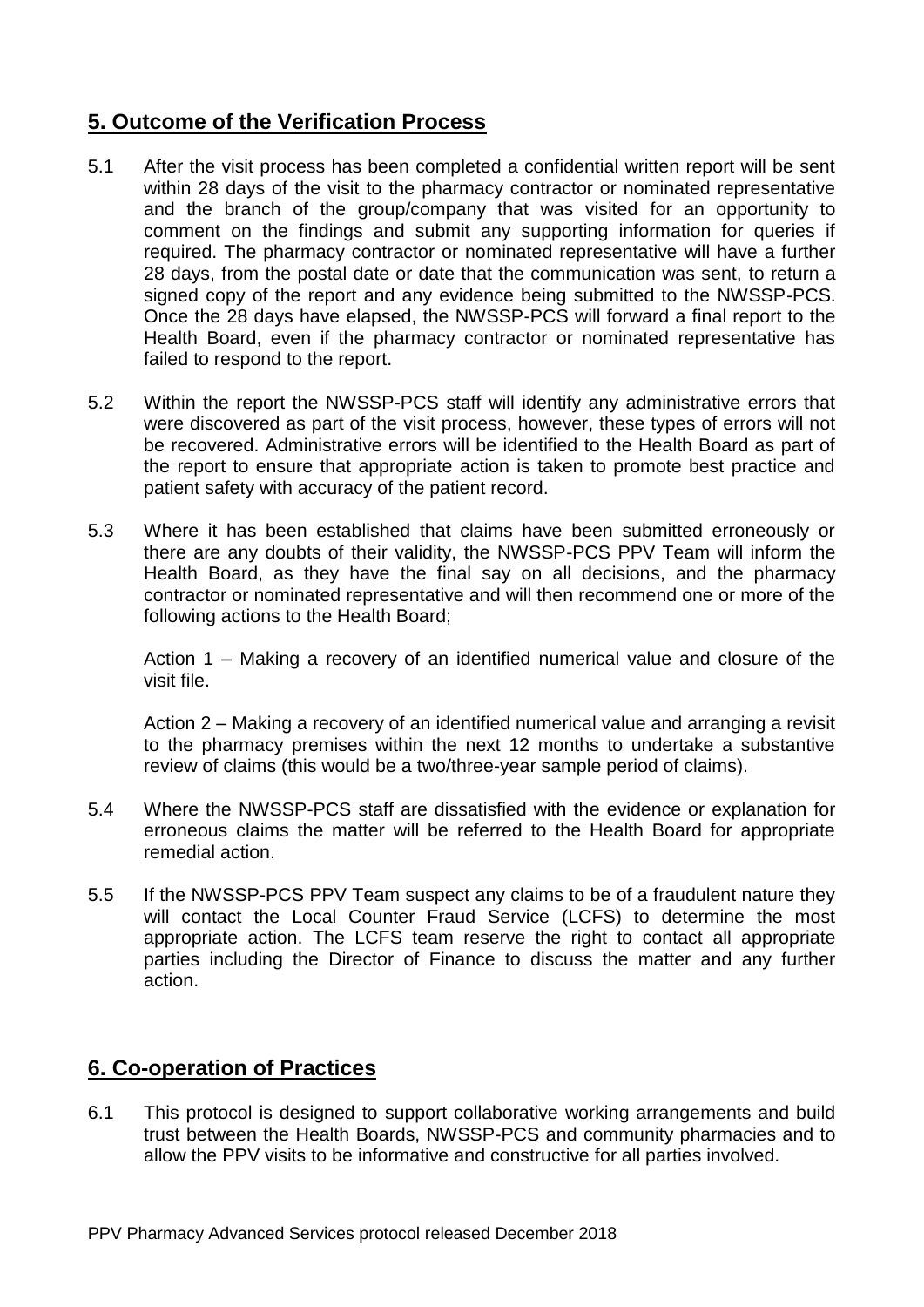- 6.2 Should the pharmacy contractor or nominated representative refuse to co-operate with the NWSSP-PCS in any way then the NWSSP-PCS staff will contact the Health Board and seek their help to resolve any problems as quickly and amicably as possible. The Health Board also has the opportunity to contact CPW for advice and/or assistance.
- 6.3 Upon completion of the verification process there is opportunity for the practice if they are dissatisfied with the outcome to use the PPV Team appeals process *(see appendix 1)*. This outlines the process the contractor needs to take in order to have the case reviewed under regulation.

### **7. Feedback and Assistance**

7.1 Any feedback from contractors is welcomed by the NWSSP-PCS staff and we have built a mechanism to capture this. Following a visit, contractors are encouraged to fill out the survey with their feedback for NWSSP-PCS staff to review.

[https://NHSWalesSharedServicesPartnership.surveyi.com/NWSSPPostPaymentVer](https://nhswalessharedservicespartnership.surveyi.com/NWSSPPostPaymentVerificationSurvey) [ificationSurvey](https://nhswalessharedservicespartnership.surveyi.com/NWSSPPostPaymentVerificationSurvey)

7.2 NWSSP-PCS staff have created a helpful guide in the form of a 'frequently asked questions' document for contractors to be able to utilise to their benefit. This is stored at the hyperlink;

<http://www.primarycareservices.wales.nhs.uk/ppv>

# **8. Operation of this Protocol**

8.1 Any queries relating to this protocol can be directed to:

Mr Scott Lavender, All Wales Post Payment Verification Manager, NWSSP-Primary Care Services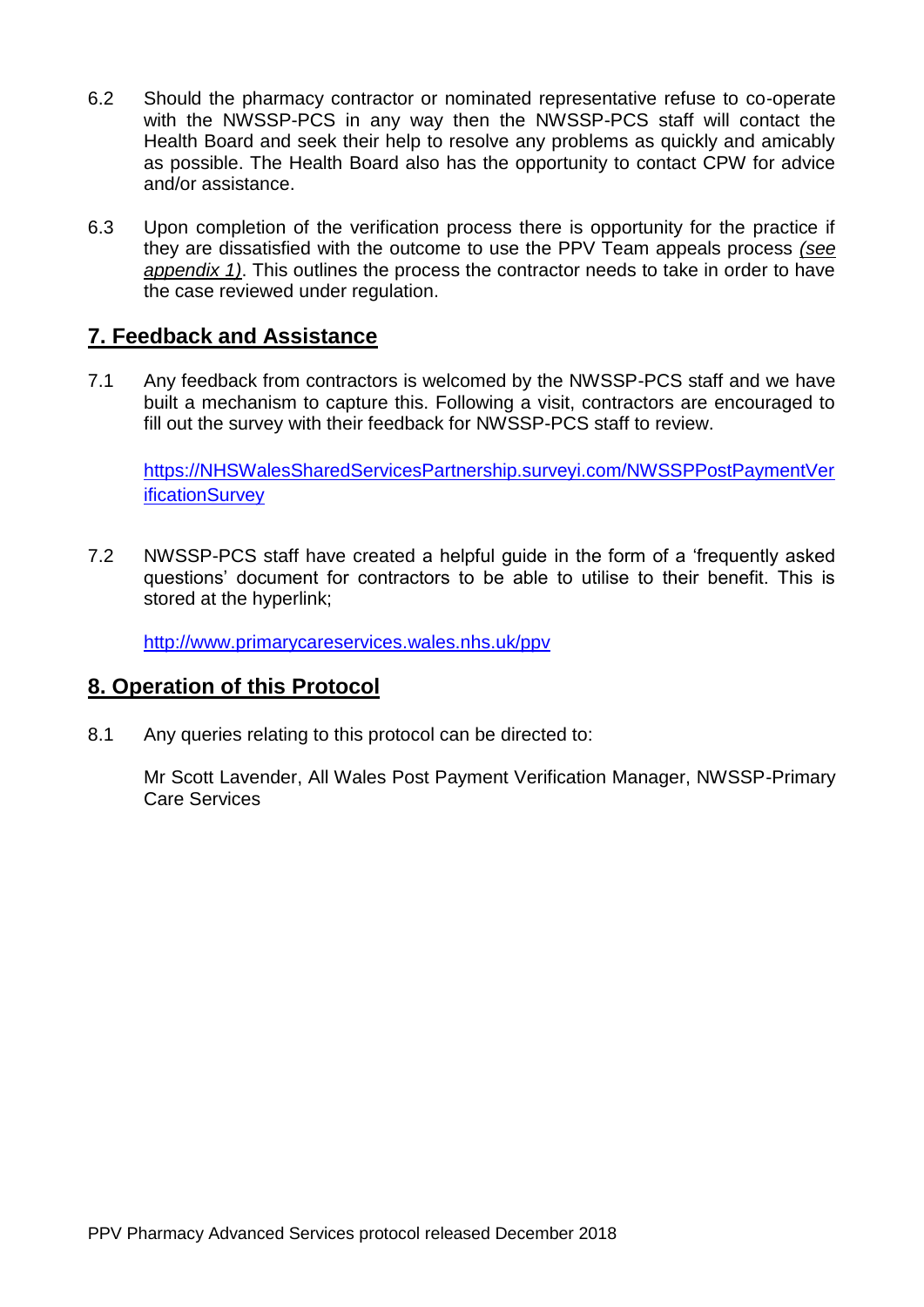# **Appendix 1**

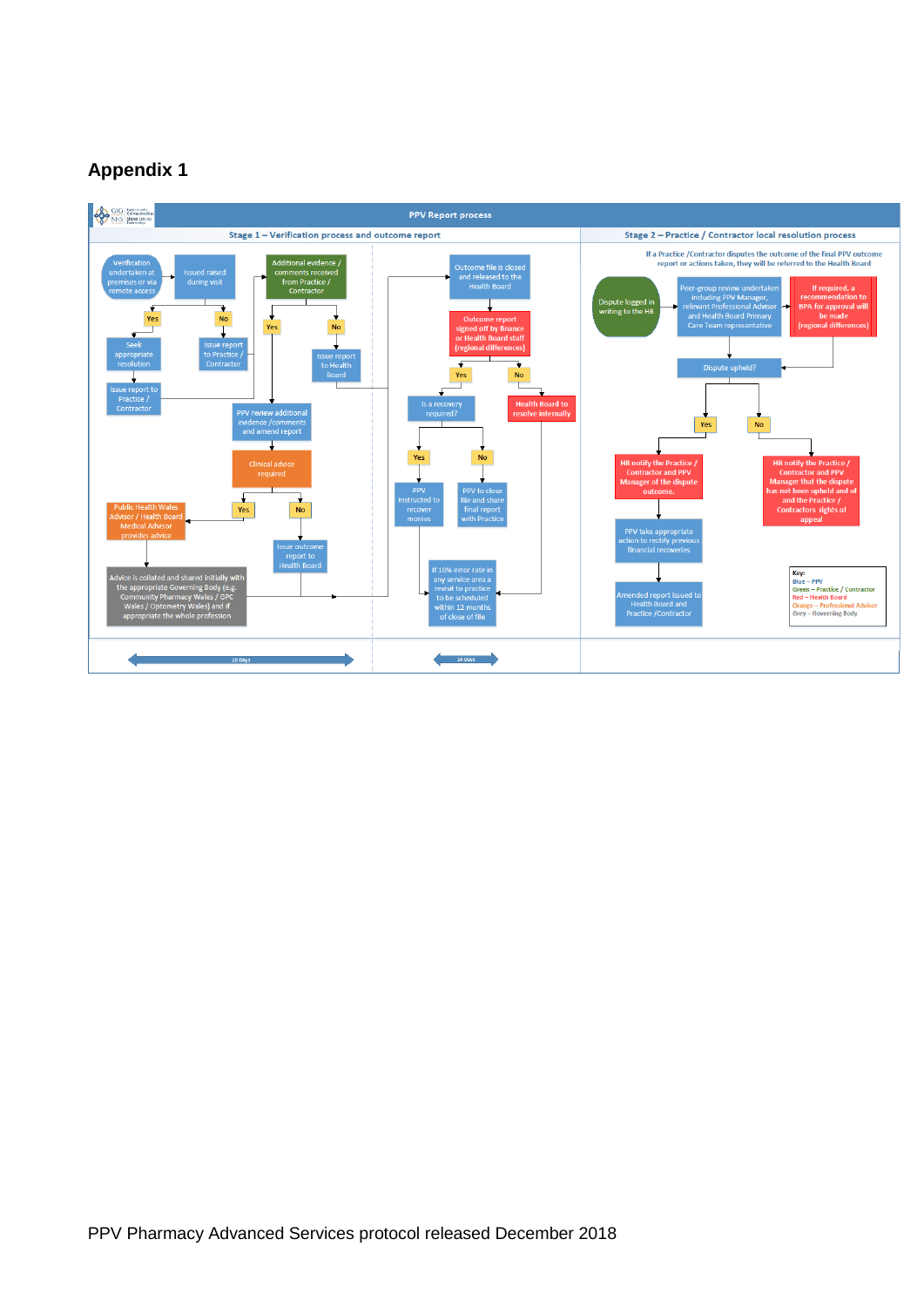#### **Appendix 2**



#### **Access to Confidential Patient Information – Authority Declaration**

I confirm that I \_\_\_\_\_\_\_\_\_\_\_\_\_\_\_\_\_\_\_\_\_\_\_\_\_\_\_\_\_\_\_\_\_\_\_\_\_\_\_\_\_\_\_\_ (enter full name)

am authorised in writing by a settlement of the settlement of the settlement of the settlement of the settlement of the settlement of the settlement of the settlement of the settlement of the settlement of the settlement o

to enter community pharmacies in the area of the Health Board for the purpose of ascertaining whether the pharmacy is complying with the terms of service; and / or to audit, monitor and analyse the provision made by the pharmacy providing NHS contractual services for patient care and treatment, and the management by the pharmacy of the Advanced Services he or she provides.

I require the responsible pharmacist of

\_\_\_\_\_\_\_\_\_\_\_\_\_\_\_\_\_\_\_\_\_\_\_\_\_\_\_\_\_\_\_\_\_\_\_\_\_\_\_\_\_\_\_\_\_\_ (enter pharmacy business name)

at the contract of the contract of the contract of the contract of the contract of the contract address)

to allow me access to information, including patient identifiable information such as patient medication records and records made of Enhanced and Advanced Pharmaceutical Services provided by the pharmacy, for the purposes mentioned above.

I confirm that:-

- I have been asked to produce written evidence of my authorisation, and have done so;
- I am bound by a duty of confidentiality and understand that breach of that duty of confidentiality could lead to action being taken against me including prosecution and / or referral to a professional regulator;
- any confidential information obtained will not be used for purposes other than those set out above;
- any confidential information (including sensitive personal information relating to patients) provided to me will not be disclosed by me to any other person unless I have legal authority to do so.

| Signature | ,,,,, |
|-----------|-------|
|           |       |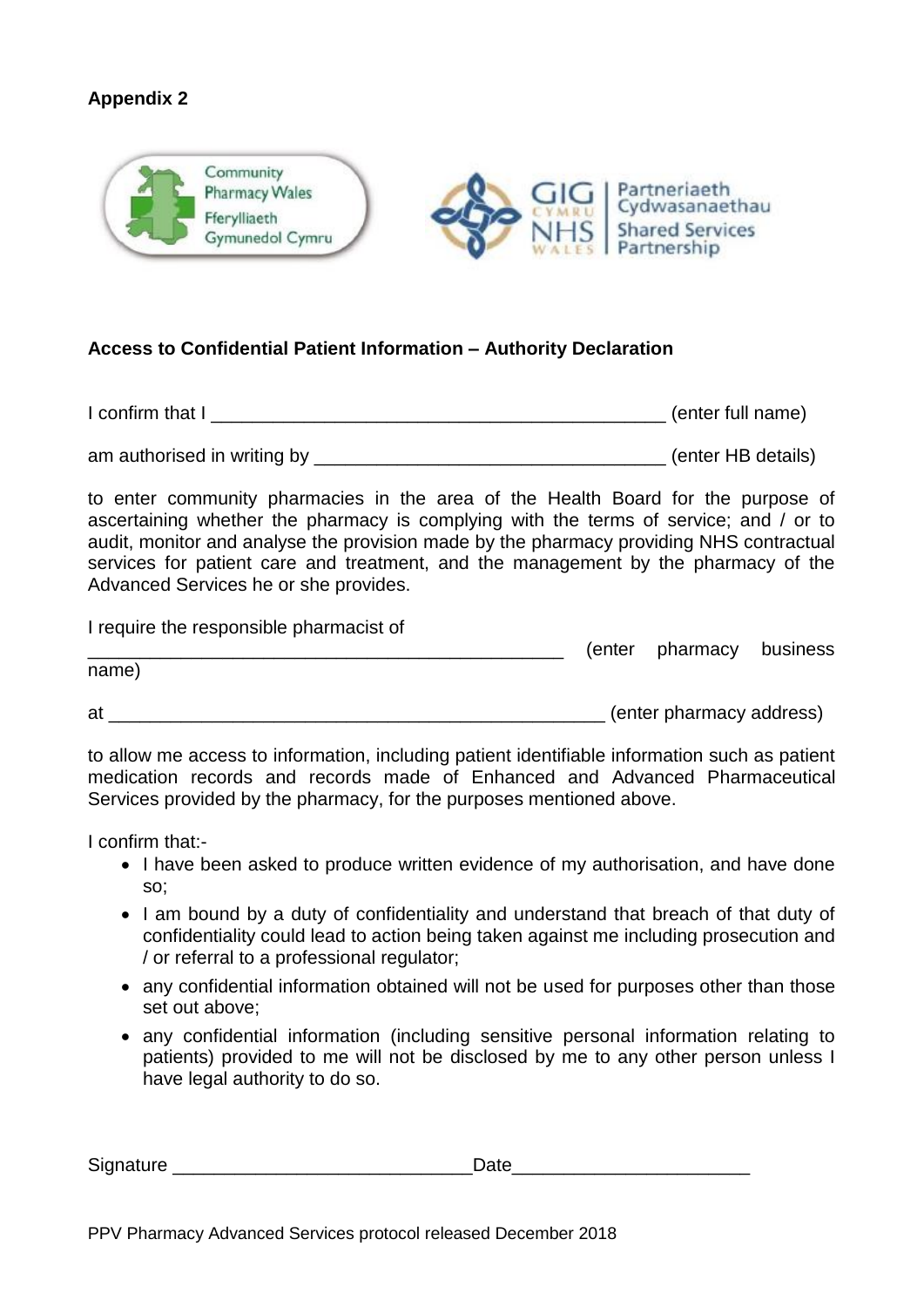### *IMPORTANT NOTICE TO PATIENTS*

PLEASE NOTE THAT AS IN MANY OTHER AREAS OF ACTIVITY FUNDED FROM THE PUBLIC PURSE, THE NATIONAL HEALTH SERVICE IN WALES REQUIRES ALL PRACTICES TO ENABLE ACCESS TO RECORDS HELD HERE TO ENSURE THAT THE PAYMENTS IT MAKES ON BEHALF OF TAX PAYERS TO US ARE ACCURATE AND NO FRAUD HAS TAKEN PLACE.

THE NATIONAL HEALTH SERVICE CARRIES OUT PERIODIC CHECKS ON OCCASIONS AND ACCESSES DATA FROM RECORDS HELD HERE TO DISCHAGE ITS RESPONSIBILITES. THIS ACCESS IS CARRIED OUT IN ACCORDANCE WITH DATA PROTECTION LEGISLATION, RELATED STATUTORY REQUIREMENTS AND GOOD PRACTICE GUIDANCE FROM THE WELSH GOVERNMENT. ALL MEMBERS OF NHS STAFF INVOLVED HAVE SIGNED A CONFIDENTIALITY AGREEMENT COVERING PATIENT AND PERSONAL INFORMATION AND UNDERGO TRAINING.

IF YOU NEED TO KNOW MORE ABOUT THESE CHECKS OR IF YOU HAVE ANY ENOUIRIES ON THE INFORMATION GIVEN IN THIS NOTICE, THESE SHOULD BE MADE TO YOUR HEALTH BOARD. PHARMACY STAFF WILL BE ABLE TO GIVE YOU APPROPRIATE CONTACT DETAILS.